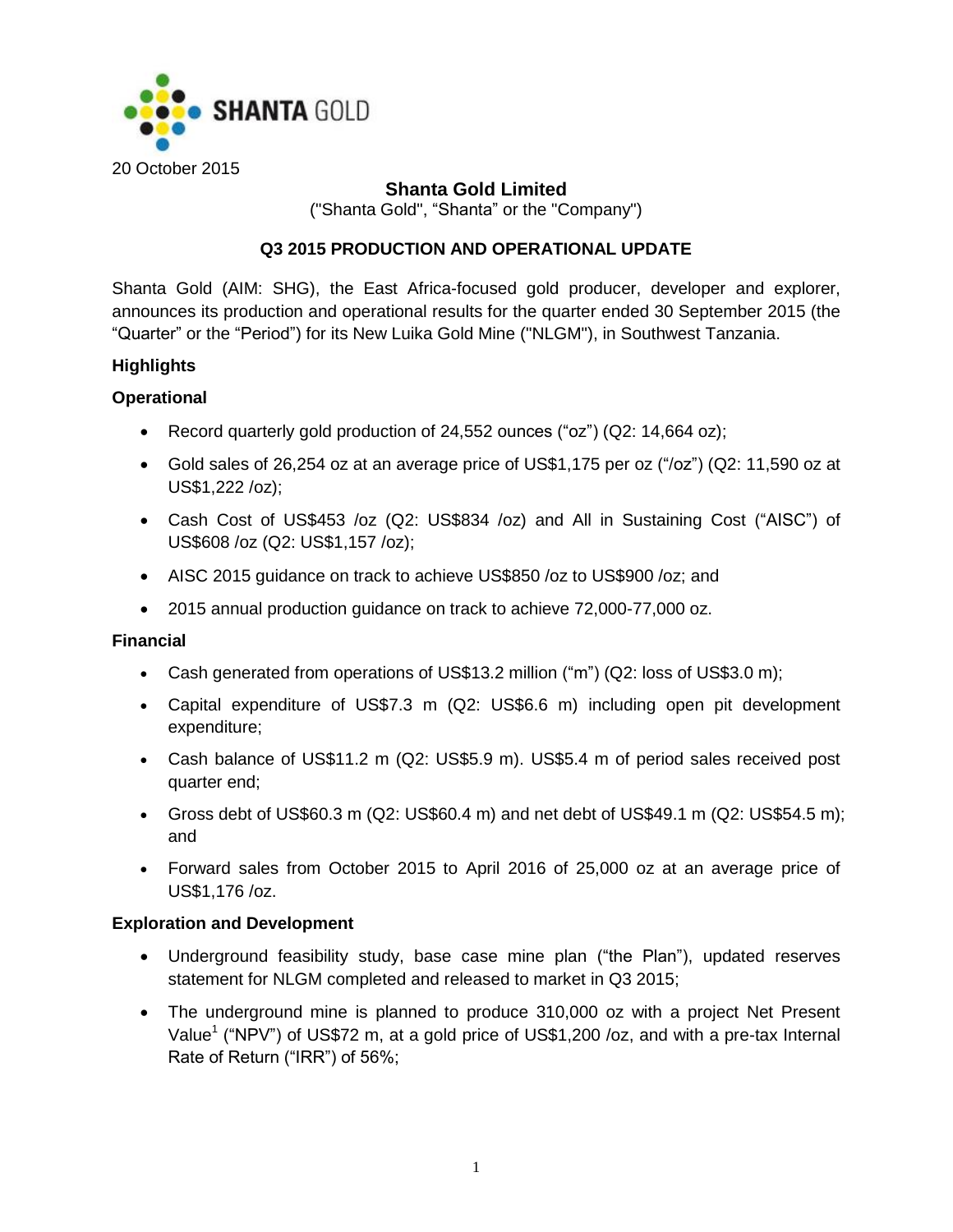

- The Plan, incorporating underground operations, will enable NLGM to maintain average production of 84,000 oz over five years, offering post-tax  $NPV<sup>1</sup>$  from January 2016 of US\$110.4 m at a gold price of US\$1,200 /oz;
- Total resources that sit outside of the Plan, but within Shanta's mining license, amount to 6.64 million tonnes ("Mt") at 2.41 grams per tonne ("g/t") for 514,000 oz. These resources are being prioritised for further exploration with a view to inclusion in the Plan to provide the opportunity to further extend the life of the high grade underground resources, push out capital expenditure, extend the life of the operation and further improve the NPV; and
- Singida project relocation process continues.

# **Toby Bradbury, Chief Executive Officer, commented:**

*"Both the production and cost performance for the Quarter further derisks our AISC and production guidance for 2015. The operating platform we have established at NLGM underpins the value accretive base case mine plan, the underground feasibility study and updated reserves statement released to the market last month.*

*"The Quarter reported marks an important point at which our initiatives targeting operational efficiencies, senior operational appointments and value improvement programmes are taking measurable effect. Our costs have reduced, production has stabilised and our base case mine*  plan clearly maps out the future of the NLGM operations. I remain confident that Shanta will *achieve its 2015 annual production and AISC guidance of 72,000-77,000 oz at* US\$850 /oz to US\$900 /oz, respectively.*"*

## **Analyst conference call and presentation**

Shanta Gold will be hosting an analyst conference call and presentation today, 20 October 2015, at 09:30 BST. Participants may access the call by dialling one of the following numbers below approximately 10 minutes prior to the start of the call.

From UK (toll free): 080 8237 0030 From the rest of the world: +44 (0)20 3139 4830 Participant PIN code: 90562655#

The presentation is available for download from the Company's website: [www.shantagold.com](http://www.shantagold.com/) or by clicking on the link below:

[https://www.anywhereconference.com/?UserAudioMode=DATA&Name=&Conference=1316631](https://www.anywhereconference.com/?UserAudioMode=DATA&Name=&Conference=131663147&PIN=90562655) [47&PIN=90562655](https://www.anywhereconference.com/?UserAudioMode=DATA&Name=&Conference=131663147&PIN=90562655)

A recording of the conference call will subsequently be available on the Company's website.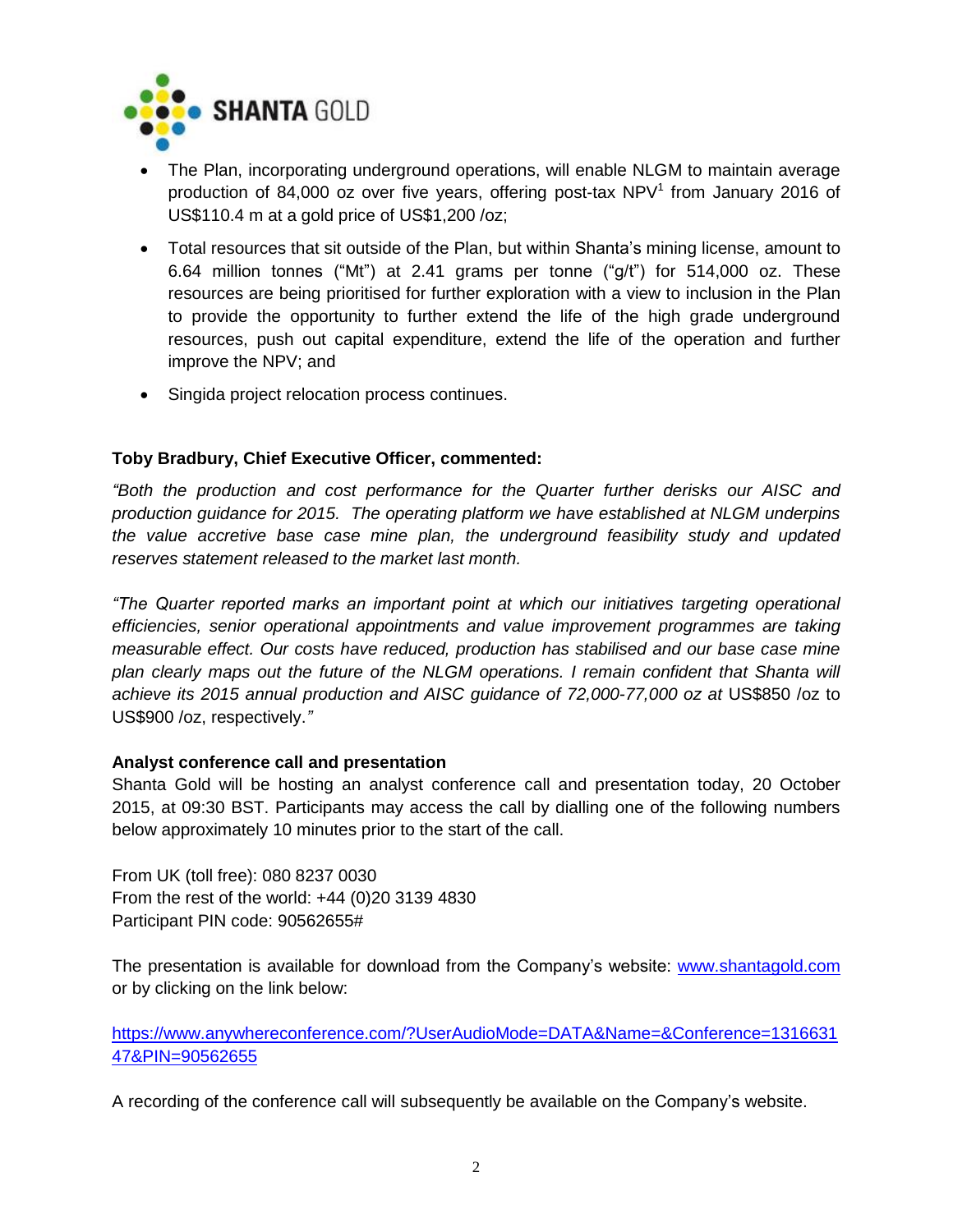

#### **Enquiries:**

| <b>Shanta Gold Limited</b><br>Toby Bradbury (CEO)<br>Patrick Maseva Shayawabaya (CFO)      | +255 (0) 22 2601 829  |
|--------------------------------------------------------------------------------------------|-----------------------|
| Nominated Adviser and Joint Broker                                                         |                       |
| Peel Hunt LLP<br>Matthew Armitt / Ross Allister                                            | +44 (0) 20 7418 8900  |
| <b>Joint Broker</b><br><b>GMP Securities Europe LLP</b><br>Richard Greenfield / Mitch Limb | +44 (0) 20 7647 2800  |
| <b>Financial Public Relations</b><br>Tavistock<br>Emily Fenton / Nuala Gallagher           | +44 (0) 20 79 20 3150 |

## **About Shanta Gold**

Shanta Gold is an East Africa-focused gold producer, developer and explorer. It currently has defined ore resources on the New Luika and Singida projects in Tanzania and holds exploration licences over a number of additional properties in the country. Shanta's flagship New Luika Gold Mine commenced production in 2012 and produced 84,000 ounces in 2014. The Company has been admitted to trading on London's AIM and has approximately 468 million shares in issue. For further information please visit: [www.shantagold.com.](http://www.shantagold.com/)

<sup>1</sup>NPV calculated at an 8% discount rate.

#### **Operational**

#### Production Summary

Production guidance for 2015 maintained at 72,000-77,000 oz.

|                   | Q3 2015 | Q2 2015 | Q1 2015 | Q4 2014 |
|-------------------|---------|---------|---------|---------|
| Tonnes ore milled | 150,216 | 119,857 | 137,894 | 154,309 |
| Grade $(g/t)$     | 5.68    | 4.27    | 3.38    | 4.37    |
| Recovery (%)      | 89.5    | 89.3    | 90.1    | 88.2    |
| Gold (oz)         |         |         |         |         |
| Production        | 24,552  | 14,664  | 13,516  | 19,114  |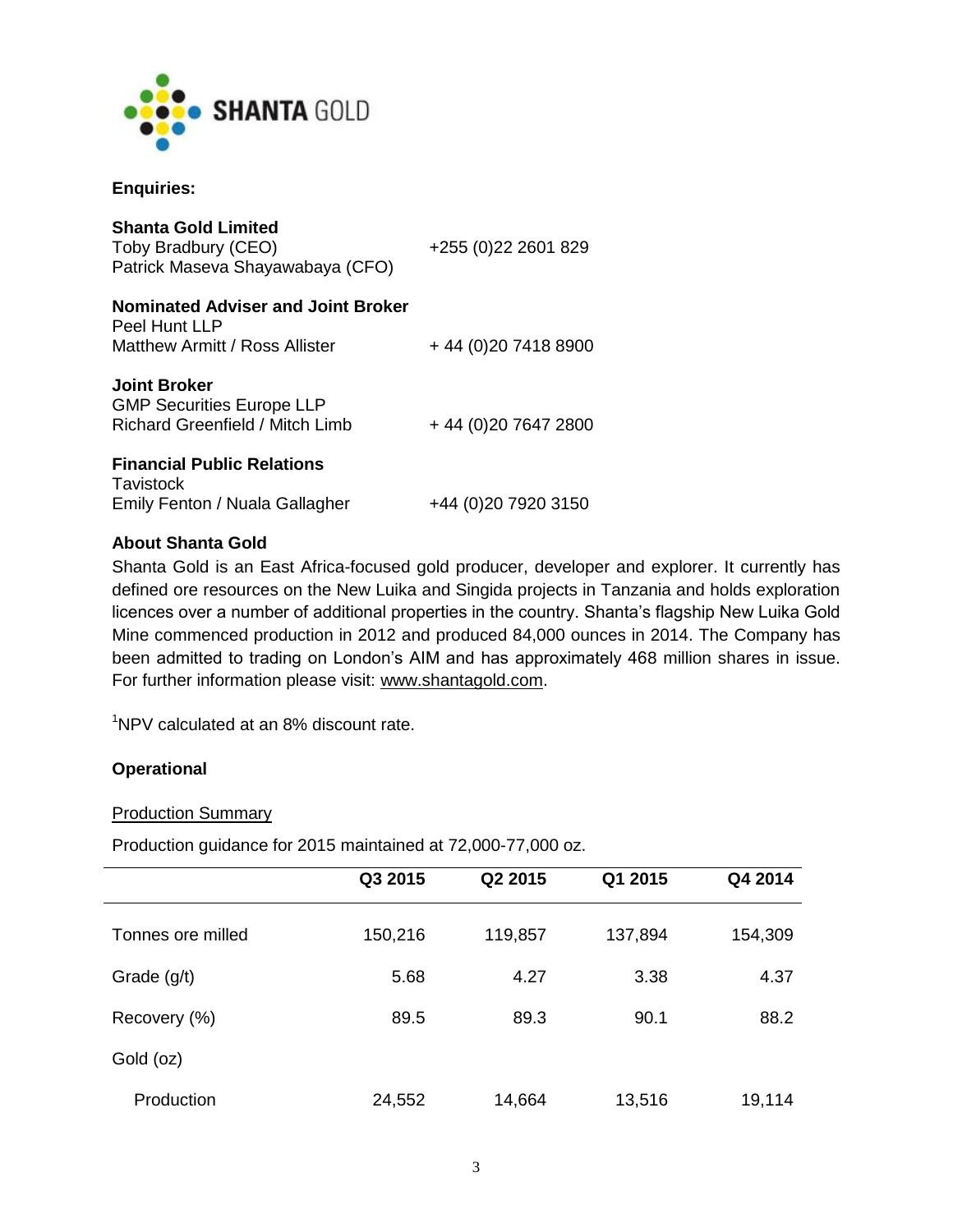

| Sales                                        | 26,254 | 11,590 | 13,551 | 24,700 |
|----------------------------------------------|--------|--------|--------|--------|
| Silver production(oz)<br>Realised gold price | 36,043 | 24,398 | 24,600 | 34,768 |
| (US\$)                                       | 1,175  | 1,222  | 1,252  | 1,253  |

Tonnes ore milled were 25% higher than the previous quarter, in line with increased ore available following the re-design and re-optimisation of the Bauhinia Creek ("BC") and Luika Pits. Production from the pits will, for the remainder of the year, enable Shanta to operate the plant at full capacity as well as to rebuild ore inventories. Ore head grades were 33% higher than the previous quarter, also due to the availability of higher-grade ore from the two pits. The combination of a higher volume of ore processed and improvement in ore grade resulted in a record quarterly gold production of 24,552 oz.

#### Safety, Health and Environment

One lost time injury recorded in the Quarter, the first such incident since production commenced in late 2012.

#### **Financial**

A total of 26,254 oz of gold were sold at an average price of US\$1,175 /oz. 12,858 oz were sold under forward sales contracts at an average price of US\$1,242 /oz.

The Company has hedged, to April 2016, 25,000 oz at an average price of US\$1,176 /oz.

Strong unit cost performance for the Quarter derived mainly from the lower strip ratios arising from the optimisation of both pits as well as the higher level of gold production. Cash Cost per ounce amounted to US\$453 (Q2: US\$834 /oz) and AISC amounted to US\$608 /oz (Q2: US\$1,157 /oz). AISC guidance for 2015 therefore remains on track to achieve US\$850 /oz to US\$900 /oz.

Despite lower prevailing gold prices, cash generated from operations was US\$13.2 m (Q2: loss of US\$3.0 m), reflecting higher quarterly gold production. US\$5.4 m of gold proceeds in respect of September sales were received post-quarter end.

Capital expenditure was US\$7.3 m (Q2: US\$6.6 m), mostly capitalised waste removal at BC and completion of plant upgrade projects.

The Company's cash balance at Quarter end was US\$11.2 m (Q2: US\$5.9 m) US\$5.3 m higher than the previous quarter, mainly due to the improved cash generation. Gross debt amounted to US\$60.3 m (Q2: US\$60.4 m), while net debt fell to US\$49.1 m (Q2: US\$54.5 m).

Note 1: Cash Cost - Back of mine operating and administrative costs excluding royalty Note 2: AISC - Cash cost plus royalty, stay in business capital expenditure, interest and G & A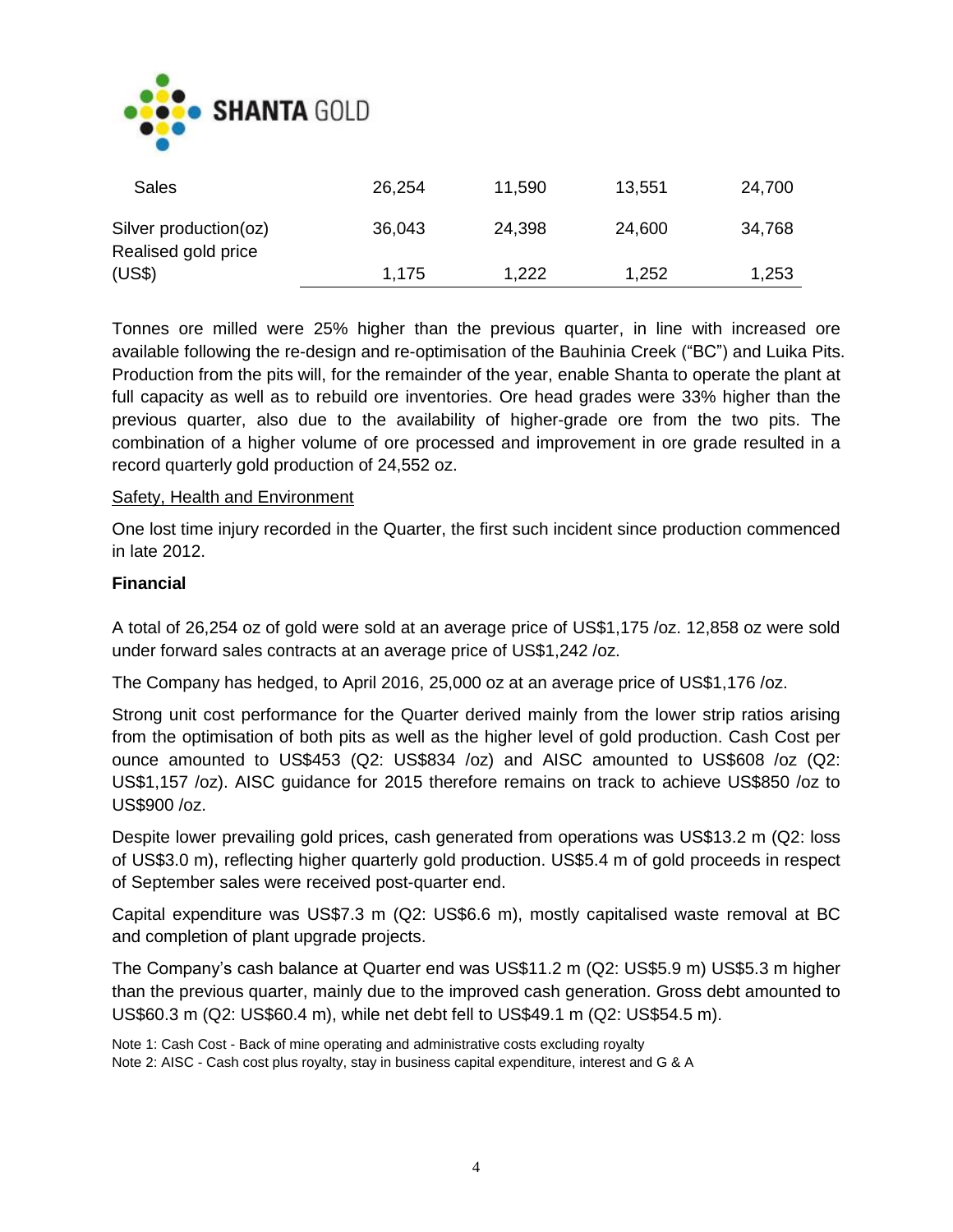

#### **Exploration and Development**

On 29 September 2015, the Company announced its underground feasibility study, base case mine plan and updated reserves statement for NLGM.

The underground feasibility study provides for the extraction of 1.57 Mt over six years at a grade of 6.5 g/t gold. It will produce 310,000 oz with NPV<sup>1</sup> at a gold price of US\$1,200 /oz of US\$72 m, and a pre-tax IRR of 56%. The underground feasibility study presents life of mine average Cash Cost and AISC of US\$499 /oz and US\$640 /oz respectively.

The underground feasibility study is incorporated into the Plan which also includes ongoing surface mining and a tailings recovery project. In combination, the Plan provides for extraction from mining of 2.79 Mt for the production of 443,000 oz from January 2016 to 2022 (133,000 oz from open pit and 310,000 oz from underground). It provides a post-tax  $NPV<sup>1</sup>$  from January 2016 of US\$110.4 m at a gold price of US\$1,200 /oz, delivering average Cash Cost and AISC are US\$532 /oz and US\$695 /oz.

As part of the new exploration strategy devised in May 2015, a successful drill optimisation of near-surface resources at the Company's Elizabeth Hill Prospect was completed in the Quarter which increased the total resources of that prospect by 46% to 2.3 Mt at 1.7 g/t for 128,000 oz.

Subsequently, Shanta has extended its on-mine resource optimisation program to other known mineralised prospects within the permitted NLGM area. Drilling equipment was deployed at the end of September 2015 to carry out down-dip upgrade drilling at the Black Tree Hill Prospect which currently has a total resource of 1.67 Mt at 1.8 g/t for 95,000 oz. The programme is aimed at testing mineralisation below available drilling data, to a vertical depth of between 170 metres and 200 metres. Shanta is moving towards the establishment of underground mining operations at its BC and Luika deposits and additional underground ore sources from satellite deposits in the vicinity may add to the sustainability of underground mining operations.

In addition to the Elizabeth Hill and Black Tree Hill satellite prospects, the Company is considering optimisation work at the Luika South and Ilunga mineralised prospects, all within the mining licence and in close proximity to the NLGM processing facility.

Concurrent with the above on-mine optimisation drilling, the exploration team has progressed regional exploration on the extensive portfolio of tenements within a 20 km radius from the NLGM central processing hub. Large areas have been targeted with regional soil geochemistry grids, geological mapping and grab-and-chip sampling of identified targets.

Exploration of the wider mineral licences is ongoing and the Company plans to drill-test Nkuluwisi and Hatari Prospects during Q4, 2015.

Singida